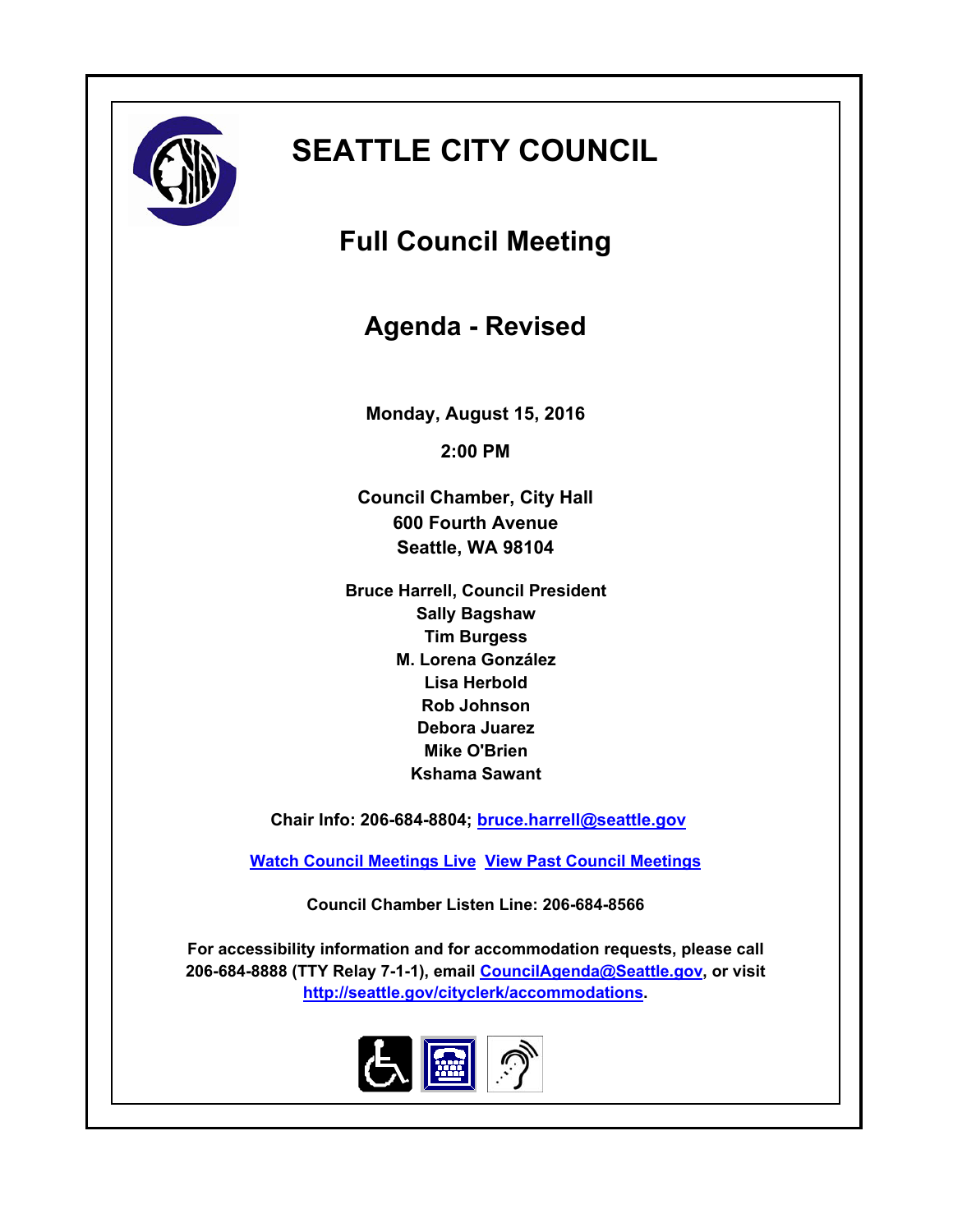# **SEATTLE CITY COUNCIL**

# **Full Council Meeting Agenda - Revised**

# **August 15, 2016 - 2:00 PM**

#### **Meeting Location:**

Council Chamber, City Hall, 600 Fourth Avenue, Seattle, WA 98104

#### http://www.seattle.gov/council **City Council Website:**

### **A. CALL TO ORDER**

**B. ROLL CALL**

#### **C. ADOPTION OF INTRODUCTION AND REFERRAL CALENDAR**

*Introduction and referral to Council committees of Council Bills (CB), Resolutions (Res), Appointments (Appt), and Clerk Files (CF) for committee recommendation.*

[IRC 76](http://seattle.legistar.com/gateway.aspx?m=l&id=/matter.aspx?key=4442) August 15, 2016

*Attachments:* [Introduction and Referral Calendar](http://seattle.legistar.com/gateway.aspx?M=F&ID=f5d8eeca-84e4-4895-8ebc-1e29781a5379.pdf)

- **D. APPROVAL OF THE AGENDA**
- **E. APPROVAL OF THE JOURNAL**
- **F. PRESENTATIONS**
- **G. PUBLIC COMMENT**

*Members of the public may sign up to address the Council for up to 2 minutes on matters on this agenda; total time allotted to public comment at this meeting is 20 minutes.*

#### **H. PAYMENT OF BILLS**

*These are the only Bills which the City Charter allows to be introduced and passed at the same meeting.*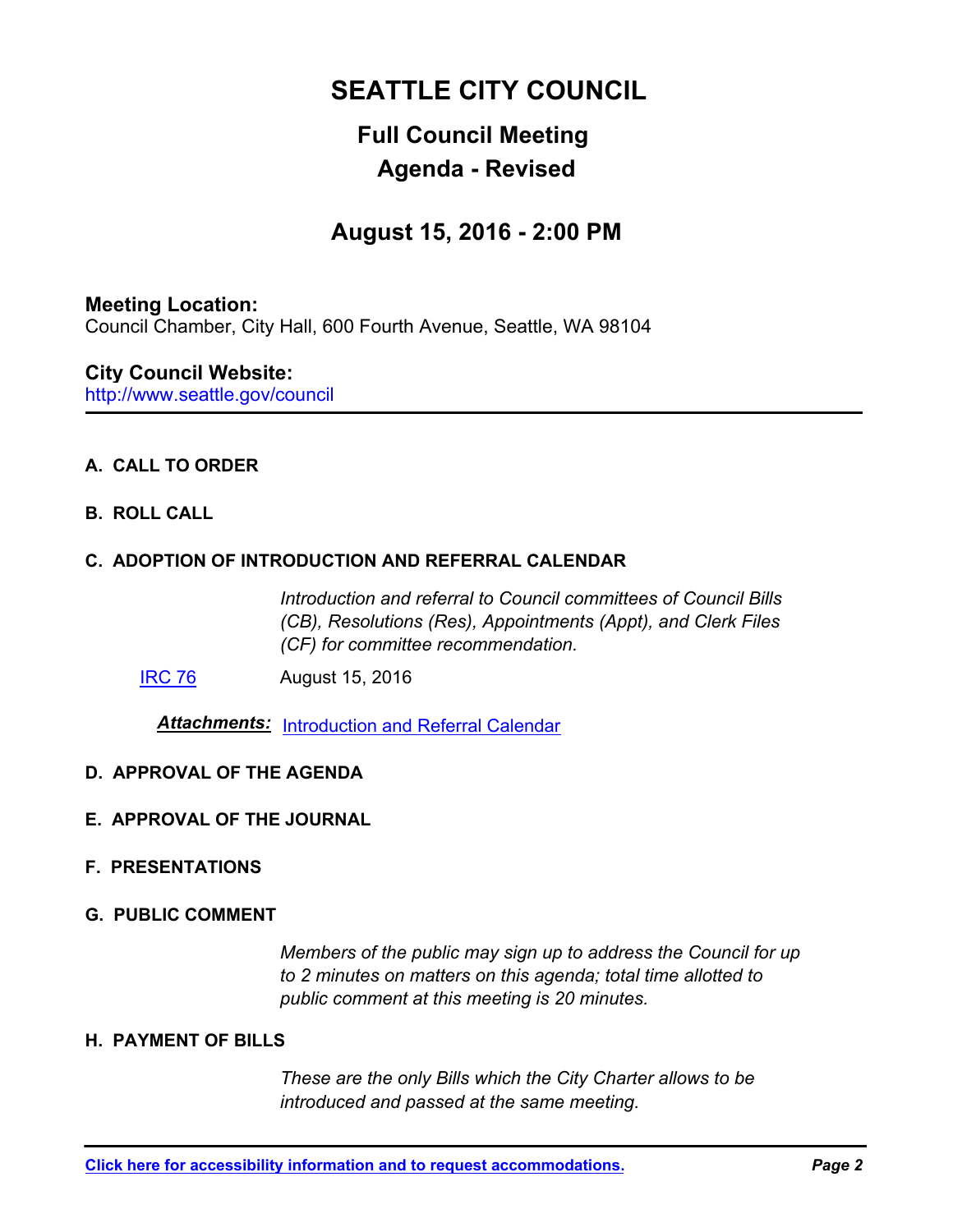AN ORDINANCE appropriating money to pay certain audited claims and ordering the payment thereof. [CB 118758](http://seattle.legistar.com/gateway.aspx?m=l&id=/matter.aspx?key=4431)

#### **I. COMMITTEE REPORTS**

*Discussion and vote on Bills (CB), Resolutions (Res), Clerk Files (CF), and Appointments (Appt).*

#### **FULL COUNCIL\***

A RESOLUTION supporting City of Seattle Initiative Measure 124 and urging Seattle voters to vote "Yes" on Initiative 124 on the November 8, 2016 general election ballot. **1.** [Res 31695](http://seattle.legistar.com/gateway.aspx?m=l&id=/matter.aspx?key=4407)

# *Supporting*

**Documents:** [Summary and Fiscal Note](http://seattle.legistar.com/gateway.aspx?M=F&ID=55d96e4f-07e7-4bd9-92e6-9a8b57d52c84.docx) [Amendment 1](http://seattle.legistar.com/gateway.aspx?M=F&ID=7f54d44c-171e-4873-bf73-598e8f2a7f39.docx)

AN ORDINANCE relating to international affairs and the Seattle Sister Cities program, amending Sections 3.14.440, 3.14.450, 3.14.460, and 3.14.470 of the Seattle Municipal Code. **2.** [CB 118754](http://seattle.legistar.com/gateway.aspx?m=l&id=/matter.aspx?key=4369)

> **The Committee recommends that Full Council pass the Council Bill (CB). In Favor: 3 - Harrell, González , Juarez Opposed: None Absent(NV): 1 - O'Brien**

# *Supporting*

**Documents:** [Proposed Substitute](http://seattle.legistar.com/gateway.aspx?M=F&ID=ce8977c9-1a25-40c8-b34e-e9dfd94be835.docx) [Summary and Fiscal Note](http://seattle.legistar.com/gateway.aspx?M=F&ID=1205148d-6b46-4399-b4f3-2b35289166bf.docx)

Held August 8, 2016.

#### **PLANNING, LAND USE, AND ZONING COMMITTEE:**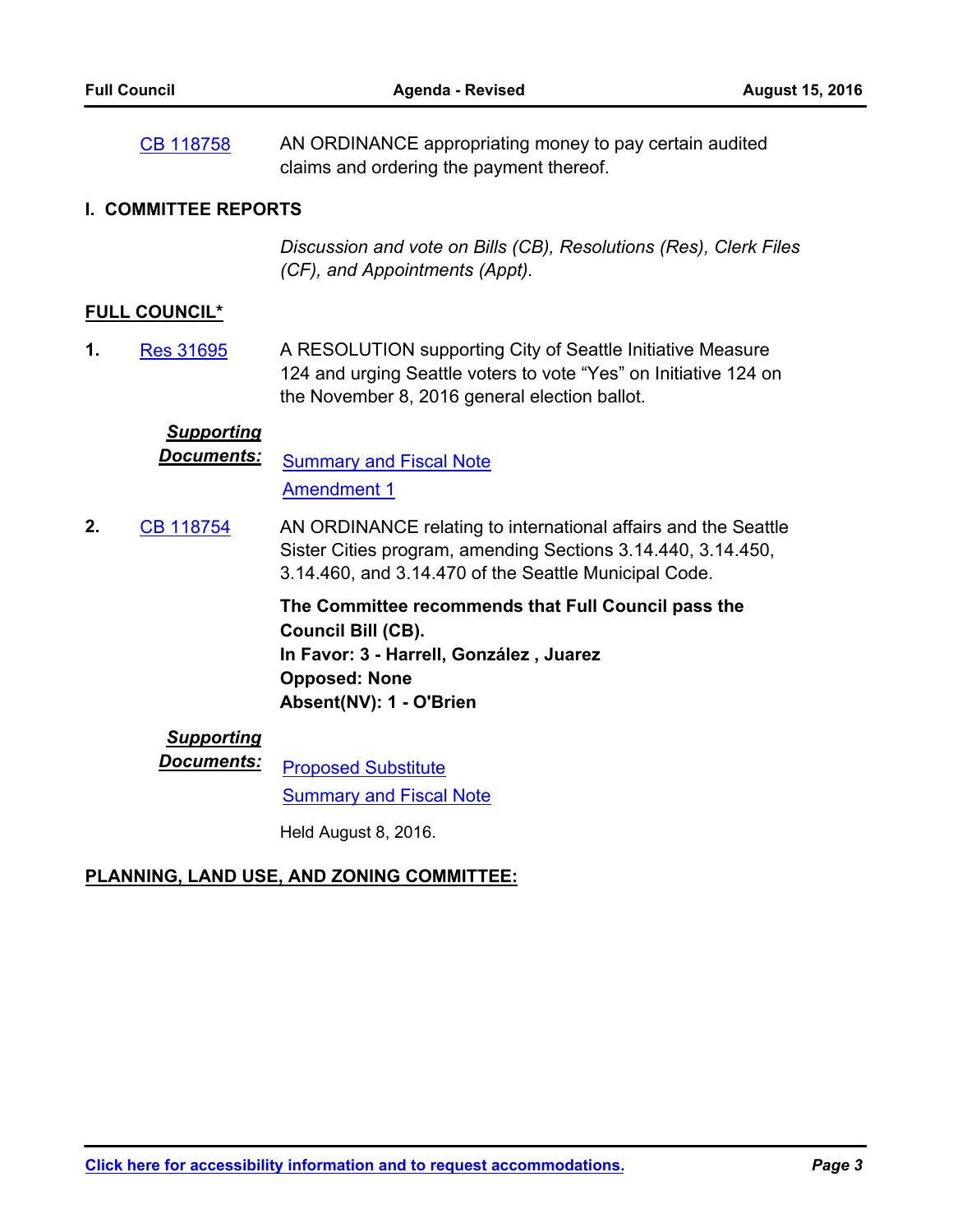AN ORDINANCE relating to land use and zoning; adding a new Chapter 23.58C of the Seattle Municipal Code (SMC) to establish the framework for mandatory housing affordability for residential development; and amending Section 23.34.004, subsections 23.40.020.A, 23.76.006.B, and 23.76.032.B, Sections 23.90.002 and 23.90.015, and subsection 23.90.018.C of the SMC. **3.** [CB 118736](http://seattle.legistar.com/gateway.aspx?m=l&id=/matter.aspx?key=4295)

> **The Committee recommends that Full Council pass as amended the Council Bill (CB).**

**In Favor: 5 - Johnson, O'Brien, Herbold, González , Burgess Opposed: None**

#### *Supporting*

*Documents:* [Amendment 1 \(8/15/16\)](http://seattle.legistar.com/gateway.aspx?M=F&ID=f75e4755-d8ba-4414-a0ca-48ddc21d0369.pdf) [Amendment 2 \(8/15/16\)](http://seattle.legistar.com/gateway.aspx?M=F&ID=238da6b8-ceb0-409e-a071-aa6d8da977de.pdf) [Summary and Fiscal Note](http://seattle.legistar.com/gateway.aspx?M=F&ID=6b84dc8f-af89-4d11-95e8-aa78712282ef.docx) [Director's Report](http://seattle.legistar.com/gateway.aspx?M=F&ID=cd630776-eb9d-4303-9936-054f69c0f28e.docx)

#### **HUMAN SERVICES AND PUBLIC HEALTH COMMITTEE:**

Appointment of Michael E. Hammond as member, Pike Place Market Historical Commission, for a term to December 1, 2017. **4.** [Appt 00443](http://seattle.legistar.com/gateway.aspx?m=l&id=/matter.aspx?key=4177)

> **The Committee recommends that Full Council confirm the Appointment (Appt). In Favor: 3 - Bagshaw, Harrell, Burgess Opposed: None**

#### *Attachments:* [Appointment Packet](http://seattle.legistar.com/gateway.aspx?M=F&ID=074390bc-cfa5-4683-a784-dcec527e9fa1.pdf)

Appointment of Patricia Julio as member, Pike Place Market Historical Commission, for a term to December 1, 2017. **5.** [Appt 00444](http://seattle.legistar.com/gateway.aspx?m=l&id=/matter.aspx?key=4178)

> **The Committee recommends that Full Council confirm the Appointment (Appt). In Favor: 3 - Bagshaw, Harrell, Burgess Opposed: None**

*Attachments:* [Appointment Packet](http://seattle.legistar.com/gateway.aspx?M=F&ID=8e93a9f3-6ecf-4b52-9a47-fe192fd94f18.pdf)

#### **CIVIL RIGHTS, UTILITIES, ECONOMIC DEVELOPMENT, AND ARTS COMMITTEE:**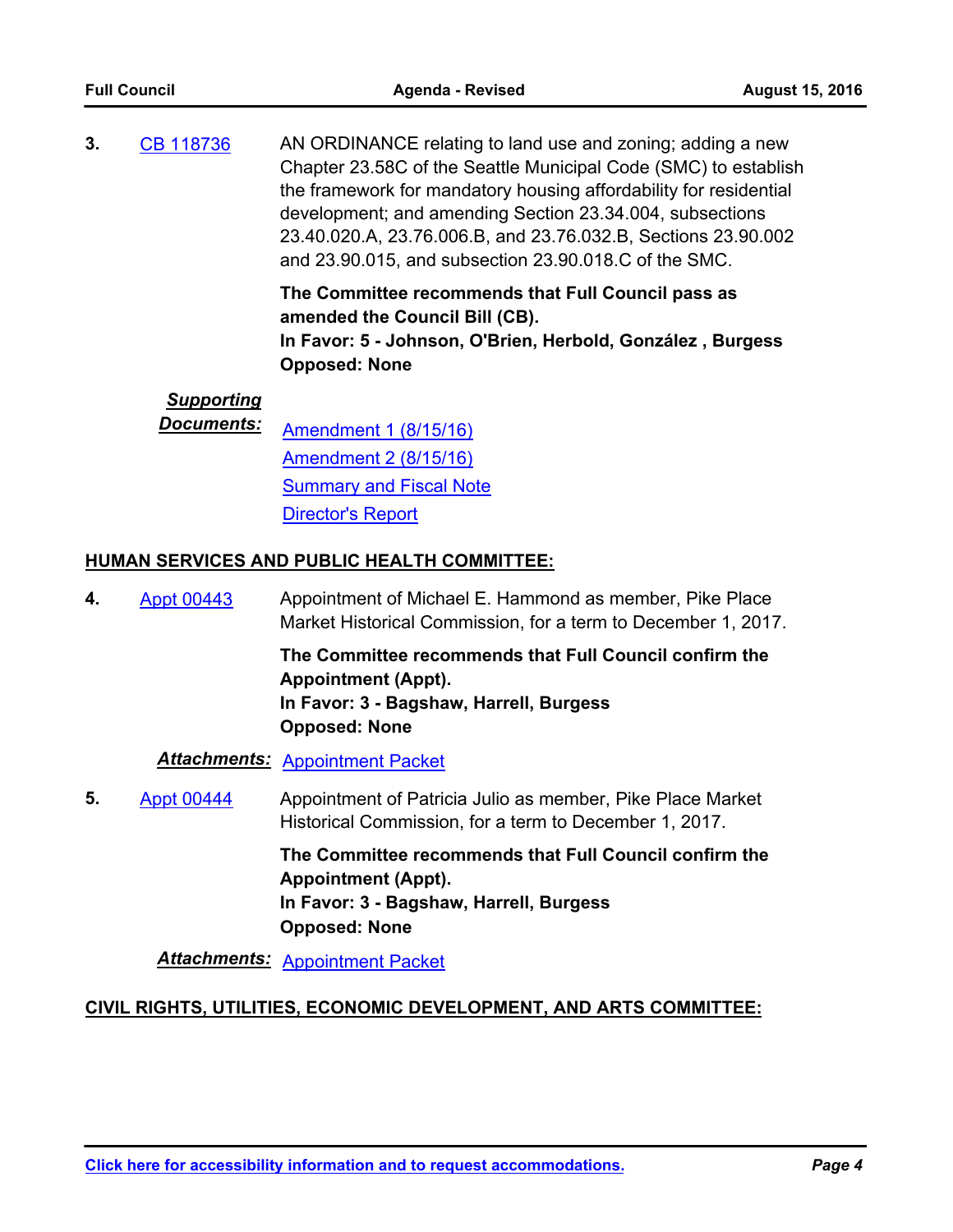AN ORDINANCE increasing the fee or tax on persons engaged in or carrying on the business of the collection of garbage, rubbish, trash, CDL waste, and other solid waste; amending Seattle Municipal Code Section 5.48.055; and providing a special referendum opportunity as required by state law. **6.** [CB 118739](http://seattle.legistar.com/gateway.aspx?m=l&id=/matter.aspx?key=4111)

> **The Committee recommends that Full Council pass the Council Bill (CB). In Favor: 2 - Herbold, O'Brien Opposed: None**

#### *Supporting*

**Documents:** [Summary and Fiscal Note](http://seattle.legistar.com/gateway.aspx?M=F&ID=54646a58-8493-4bb0-91ce-89e2206c8aa6.docx)

AN ORDINANCE relating to the solid waste system of Seattle Public Utilities; revising rates and charges for solid waste services; revising credits to low income customers for solid waste services; and amending Chapters 21.40 and 21.76 of the Seattle Municipal Code. **7.** [CB 118740](http://seattle.legistar.com/gateway.aspx?m=l&id=/matter.aspx?key=4208)

> **The Committee recommends that Full Council pass the Council Bill (CB). In Favor: 2 - Herbold, O'Brien Opposed: None**

## *Supporting*

**Documents:** [Summary and Fiscal Note](http://seattle.legistar.com/gateway.aspx?M=F&ID=cd265039-541a-4550-ba9d-2bafaa772eaa.docx) [Summary Ex A – 2017-19 Solid Waste Rate Study](http://seattle.legistar.com/gateway.aspx?M=F&ID=69058699-c787-474d-ac7b-a8c8ea886e78.docx)

AN ORDINANCE relating to grant funds from non-City sources; authorizing the Director of Seattle Public Utilities to accept specified grants and execute related agreements for and on behalf of the City; and amending Ordinance 124927, which adopted the 2016 Budget, to increase appropriations to Seattle Public Utilities. **8.** [CB 118745](http://seattle.legistar.com/gateway.aspx?m=l&id=/matter.aspx?key=4245)

> **The Committee recommends that Full Council pass the Council Bill (CB). In Favor: 2 - Herbold, O'Brien Opposed: None**

#### *Supporting*

**Documents:** [Summary and Fiscal Note](http://seattle.legistar.com/gateway.aspx?M=F&ID=75073c81-f1e1-4583-8076-b3a9f245c909.docx)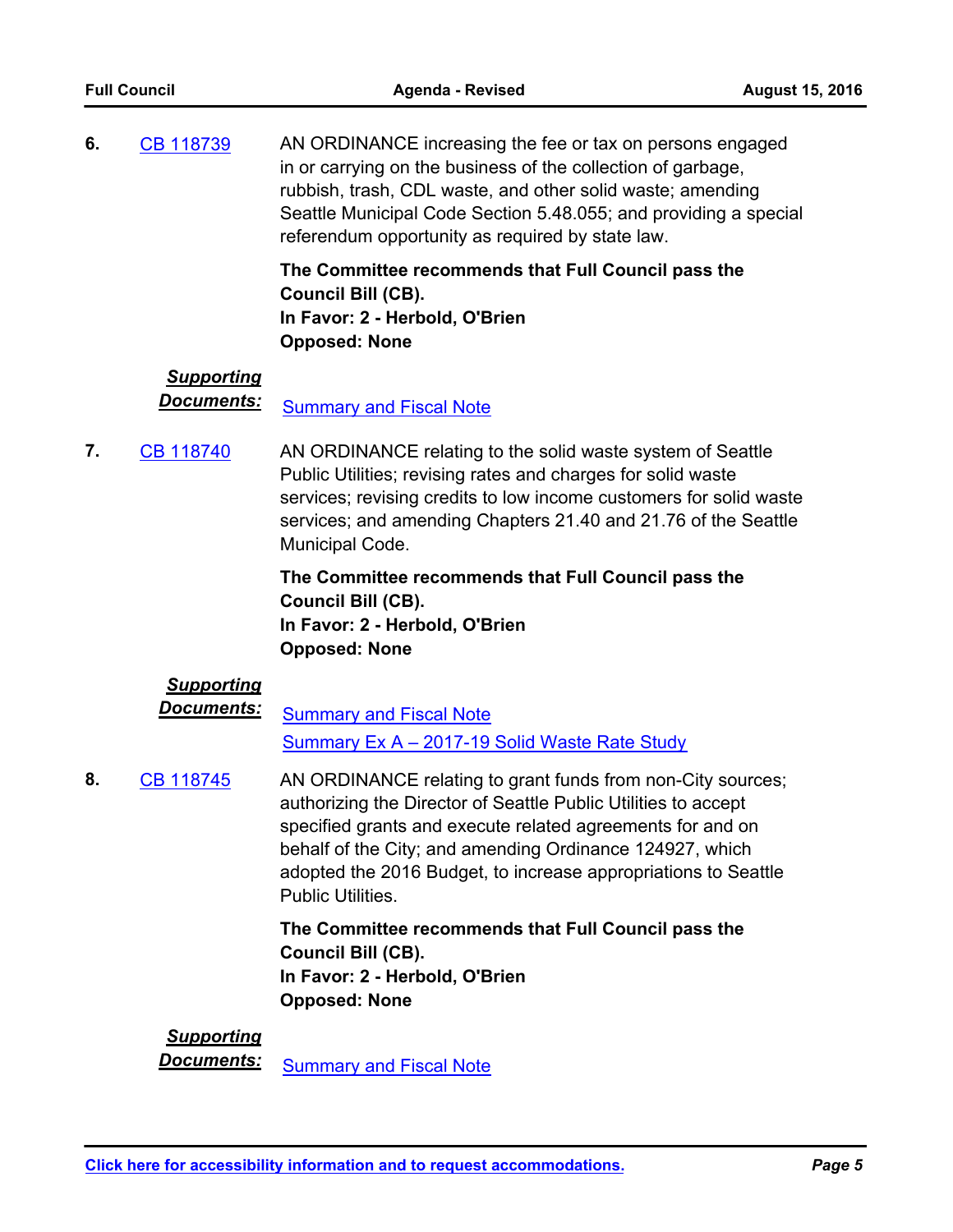Appointment of Aaron Bunnell as member, Seattle Commission for People with Disabilities, for a term of confirmation to April 30, 2018. **9.** [Appt 00474](http://seattle.legistar.com/gateway.aspx?m=l&id=/matter.aspx?key=4298)

> **The Committee recommends that Full Council confirm the Appointment (Appt). In Favor: 2 - Herbold, O'Brien Opposed: None**

#### *Attachments:* [Appointment Packet](http://seattle.legistar.com/gateway.aspx?M=F&ID=4b90145d-224a-4b4f-ba94-147d7a2d7fed.pdf)

Reappointment of Steven Mark Lewis as member, Seattle Commission for People with Disabilities, for a term to April 30, 2018. **10.** [Appt 00481](http://seattle.legistar.com/gateway.aspx?m=l&id=/matter.aspx?key=4338)

> **The Committee recommends that Full Council confirm the Appointment (Appt). In Favor: 2 - Herbold, O'Brien Opposed: None**

*Attachments:* [Appointment Packet](http://seattle.legistar.com/gateway.aspx?M=F&ID=08ff23fc-8c87-4592-87a0-851445bcbd84.pdf)

Reappointment of Karen P. Thomas as member, Seattle Music Commission, for a term to August 31, 2019. **11.** [Appt 00487](http://seattle.legistar.com/gateway.aspx?m=l&id=/matter.aspx?key=4400)

> **The Committee recommends that Full Council confirm the Appointment (Appt). In Favor: 2 - Herbold, O'Brien Opposed: None**

*Attachments:* [Appointment Packet](http://seattle.legistar.com/gateway.aspx?M=F&ID=05160dba-be55-4e15-a888-565188aa052f.pdf)

#### **J. ADOPTION OF OTHER RESOLUTIONS**

A RESOLUTION relating to Seattle Public Utilities; establishing a Customer Review Panel to provide input to the 2018-2023 Strategic Business Plan Update. **12.** [Res 31694](http://seattle.legistar.com/gateway.aspx?m=l&id=/matter.aspx?key=4213)

#### *Supporting*

**Documents:** [Summary and Fiscal Note](http://seattle.legistar.com/gateway.aspx?M=F&ID=d034d592-f1d4-4f86-a5a5-2ef59142d3d6.docx)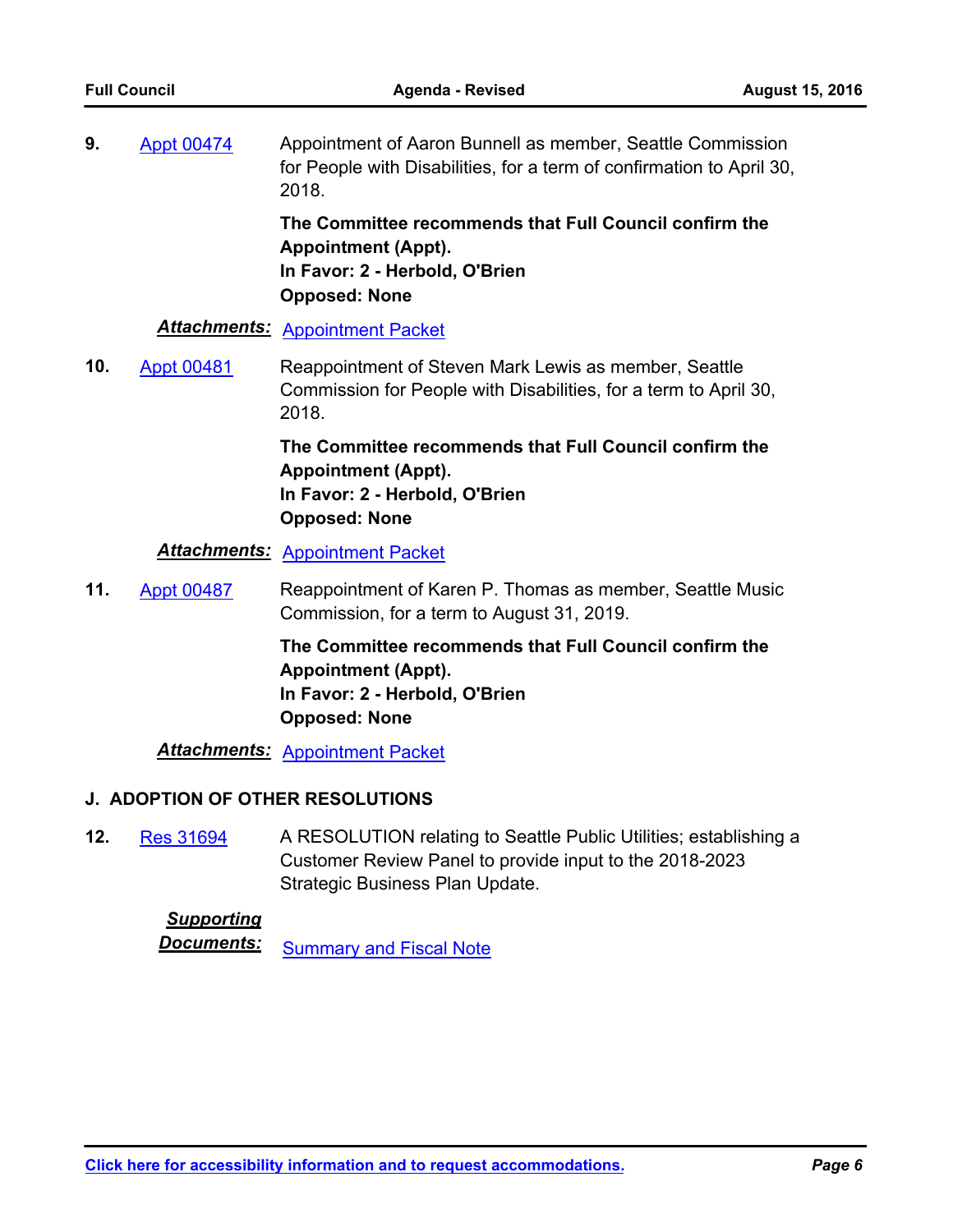A RESOLUTION setting the public hearing on the petition of SCD 2U LLC for the vacation of a portion of the alley in Block 6, A.A. Denny's Second Addition to the City of Seattle in the Seattle Downtown Urban Center, according to Chapter 35.79 of the Revised Code of Washington, Chapter 15.62 of the Seattle Municipal Code, and Clerk File 314320. **13.** [Res 31697](http://seattle.legistar.com/gateway.aspx?m=l&id=/matter.aspx?key=4389)

### *Supporting*

**Documents:** [Summary and Fiscal Note](http://seattle.legistar.com/gateway.aspx?M=F&ID=533a9827-313b-4d14-ba01-600dbbbe315b.docx) [Summary Att A - Block 6 Alley Vacation Map](http://seattle.legistar.com/gateway.aspx?M=F&ID=33c85c70-38ca-428d-8339-943fe5749970.docx)

#### **K. OTHER BUSINESS**

#### **L. ADJOURNMENT**